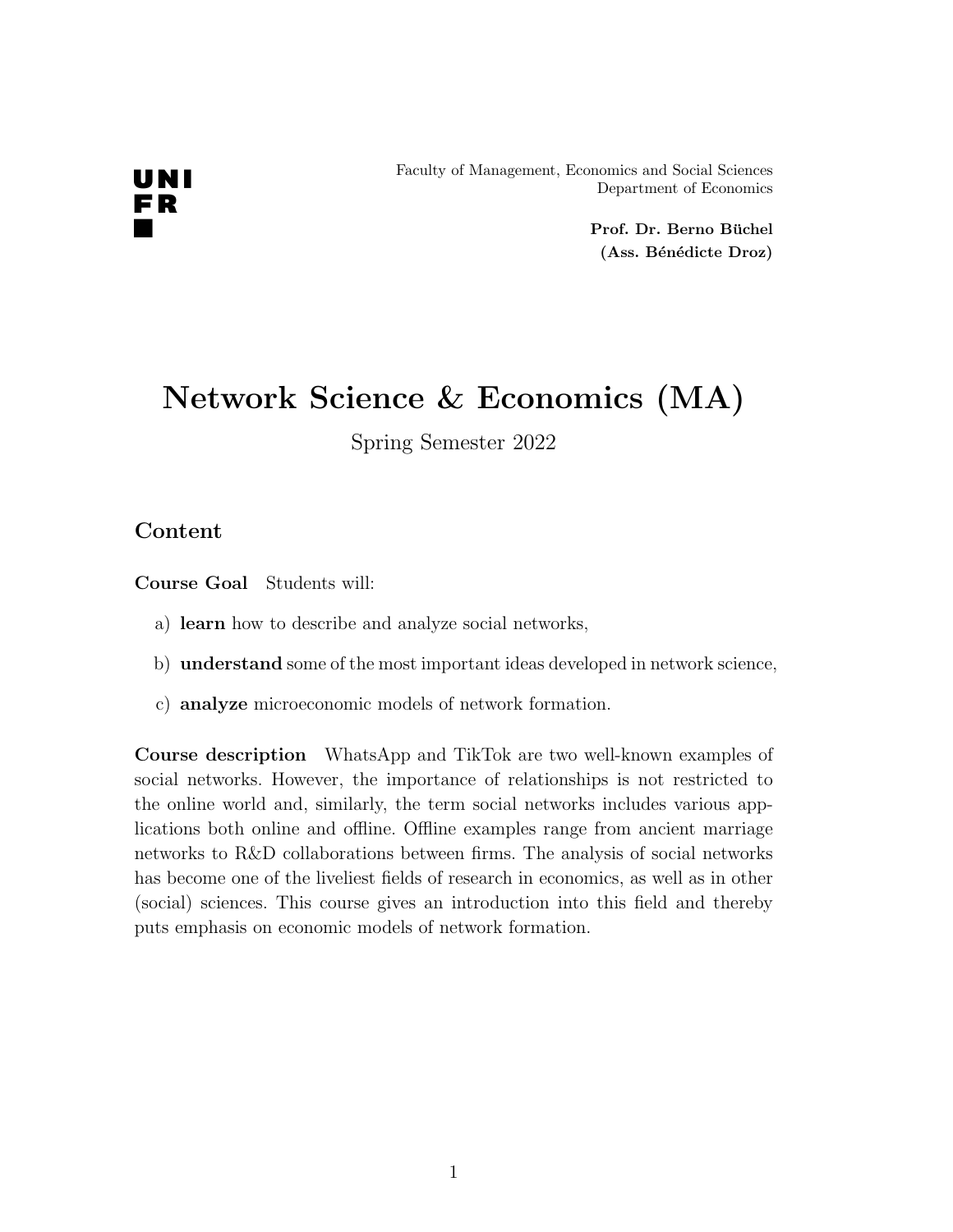#### Outline

- 1. Introduction to social networks
- 2. Analyzing social networks
- 3. Strategic network formation
- 4. Outlook: behavior on networks

### Organisation

This course will exceptionally, for Spring Semester 2022 only, be taught as an online course. It consists of live sessions and online material, including video lectures.

Live sessions will take place only Thursdays 9:00 - 11:00 on MS Teams. Here's the [Link.](https://teams.microsoft.com/l/team/19%3a3ox-2owlkYAoKjIYus7Ucj0rOKHGy0B1yLrWghl17Ms1%40thread.tacv2/conversations?groupId=935a1ba2-aacf-4c5d-ba79-829e8184652e&tenantId=88c9873b-3065-42a0-9f3c-ac864c0ac788)

#### Examination

Final Exam This class is graded through an end of semester written exam. The exam is 60 minutes long.

## Supporting Materials

Lecture & Exercises All materials required for the class are available on [Moodle.](https://moodle.unifr.ch/course/view.php?id=257160)

The best preparation material for the final exam is the handout with the slides and the set of exercises. Students are particularly advised to independently try to solve each exercise before discussing them in class or watching a video about it.

Reference books The main text book is Jackson (2010).

JACKSON, M.O. (2010). Social and Economic Networks. PRINCETON UNIversity Press.

BRAMOULLE, Y., GALEOTTI, A. AND ROGERS, B. (2016). The Oxford Handbook of the Economics of Networks. OXFORD UNIVERSITY PRESS.